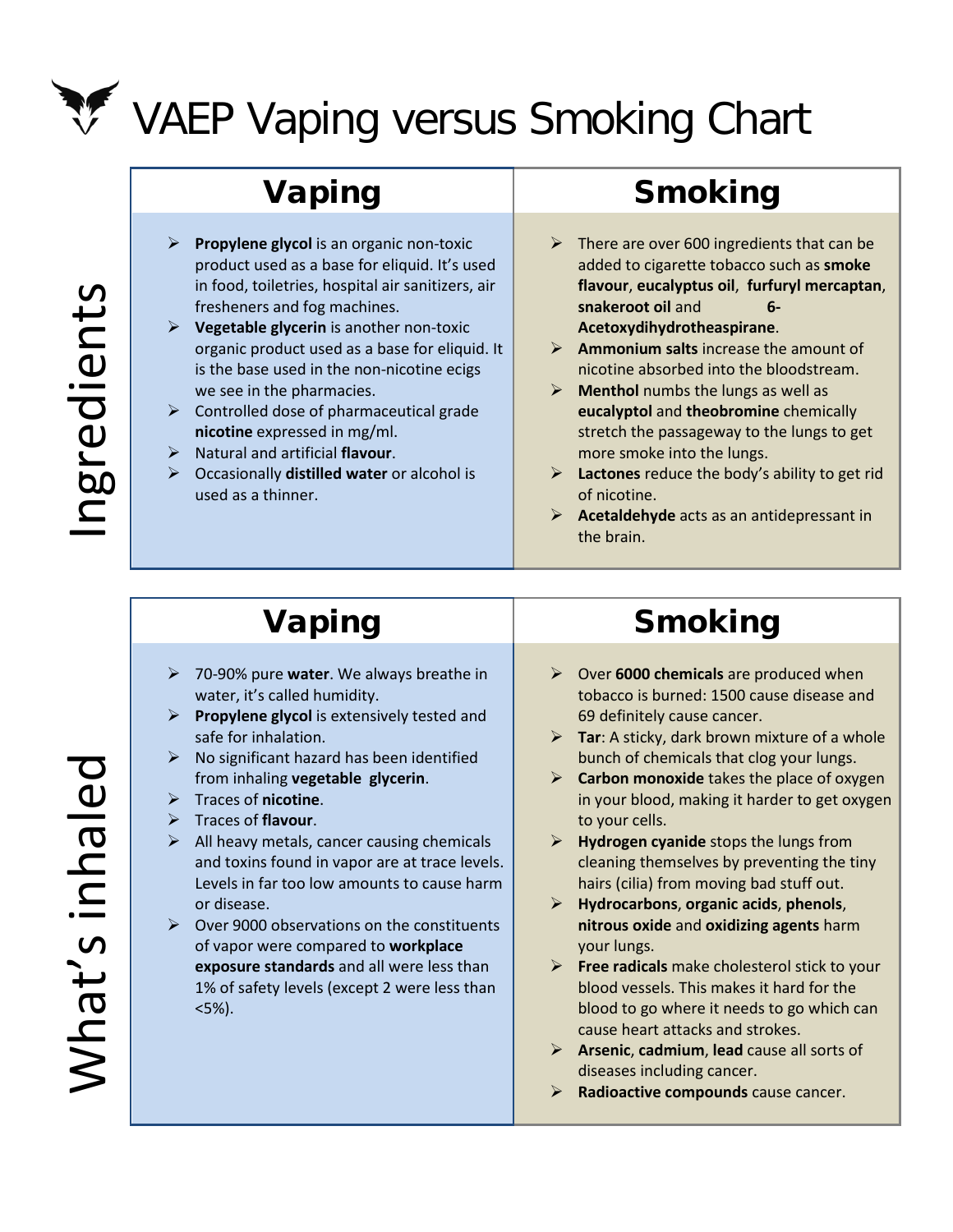

# VAEP Vaping versus Smoking Chart

Bystanders Bystanders

- Vapor has **light** fragrance.
- Vapor **does not** make you or anything else **stink** like smoke.
- Vapor has **no risk** to bystanders.
- $\triangleright$  It's highly unlikely that vapor would irritate respiratory conditions considering that smokers with lung diseases that switched to vaping reported decreases in symptoms. Please note, those highly sensitive to otherwise non-irritating substances may find vapour to be the same. In the case that vaping bothers others, vapers should act considerately.

# Vaping | Smoking

- About **600,000 people die** every year from second hand smoke.
- Second hand smoke **offends others** from the distinctive stench.
- Second hand smoke **causes irritation** to other people's eyes, nose, sinuses and taste.
- Second hand smoke can **trigger asthma** and sudden **infant death** syndrome.
- $\triangleright$  Second hand smoke makes vehicles, homes and the smoker **smell bad**.

- **Millions smokers** all over the world have **quit smoking** by switching to vaping because vaporizers effectively **deliver nicotine**; uniquely satisfy the ritualistic physical habit of smoking; and mimic the sensations of smoking *within* the smoker.
- In controlled clinical trials with smokers **not** intending to quit smoking: after six months **21% had quit smoking** using a vaporizer. These clinical trial groups had a total **reduction of 60-80%**; from **25 cigarettes** a day to just **5**! Compare this to trials with nicotine patches where only **6% quit smoking**.
- $\triangleright$  Over 25,000 vapers have been surveyed: typically they are **long term smokers**, 35-45 in age; they had **tried to quit an average of nine times** and 2 out of 3 had tried nicotine patches and/or gum to quit.
- Over **¾** of these vapers had **not had a smoke** in the last month. **93%** felt vaping was **less addictive** than smoking. 19% were dual users (smoke and vape) and had **reduced** the number of smokes a day by **40%**.
- $\triangleright$  Pharmaceutical grade nicotine found in gum (and vaporizers) is shown to be **3X easier** to quit than smoking.

# Vaping Reserves Smoking

- **52%** of smokers **try to quit** every year.
- **70%** of smokers **want to quit** but believe they can't.
- They have a **4%** success rate **cold turkey**; **8%** success with nicotine **patches/gum**; if intense counselling is added, success can reach 16%.
- $\triangleright$  Smoking cessation methods currently approved by Health Canada have an **84% failure rate at best!**
- Of those successful 'quitters', **80% relapse in the first month** and only **5%** achieve **long term** cessation.
- **Chemicals** are **added** to tobacco cigarettes to make them **more addictive** than just nicotine on its own.
- The **physical ritual** of smoking is a big part of the addiction: bringing a **smoke to the mouth**; **tasting** the smoke with a drag; feeling **sensations** in the throat and lungs on a **big inhale**; and seeing the **visible exhale** are repeated 240 times a day for a pack-aday smoker; **87,600 times a year**! This physical habit is coupled with a hard hit of nicotine to the brain, making smoking one of the **hardest things to quit**.